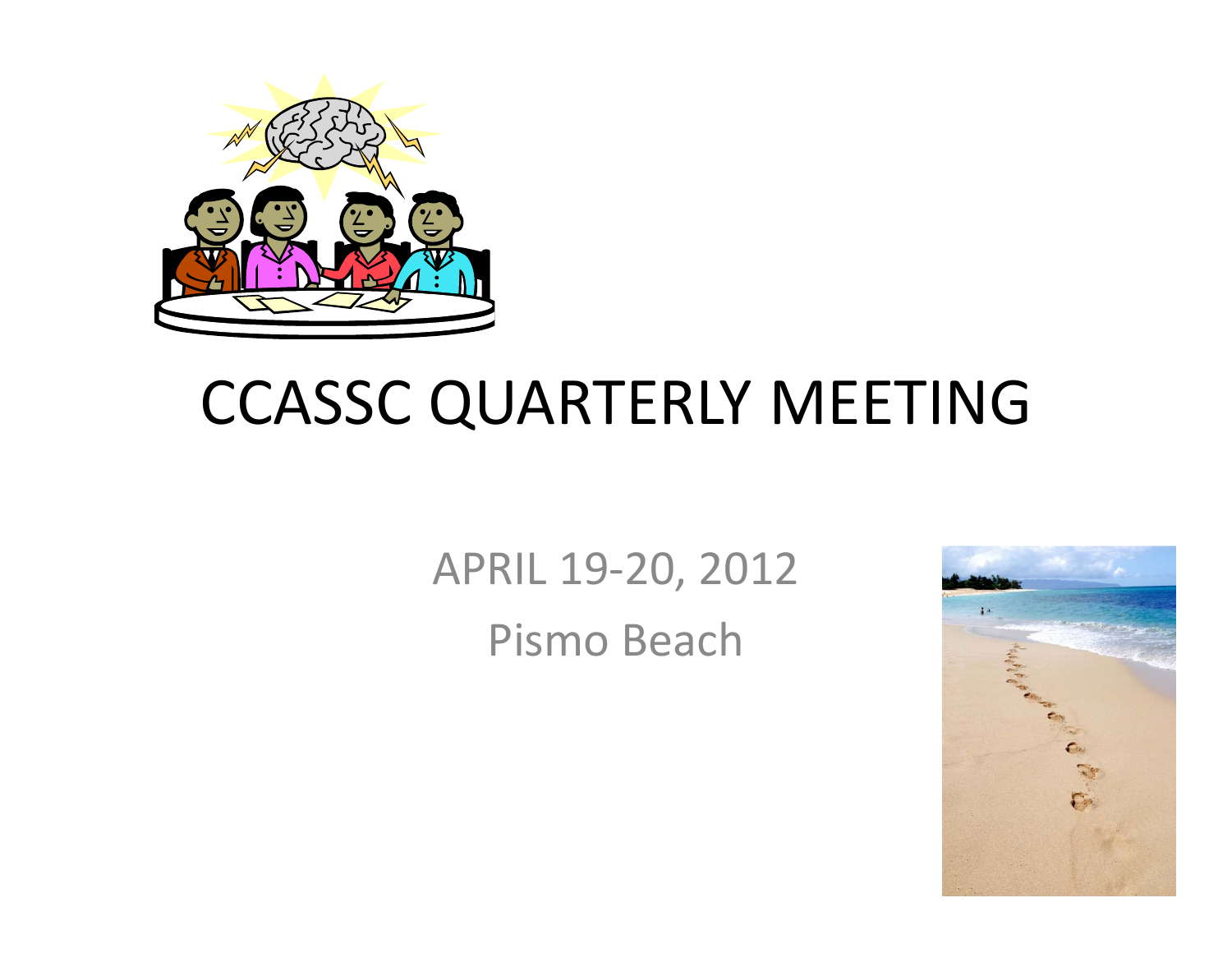# 2030 WORKLOAD STUDY

- method for allocating basic Child Welfare Services (CWS) resources based on caseload standards and average monthly case counts
- Used to estimate the # of FTE required to provide basic CW services
- Final report issued 2000

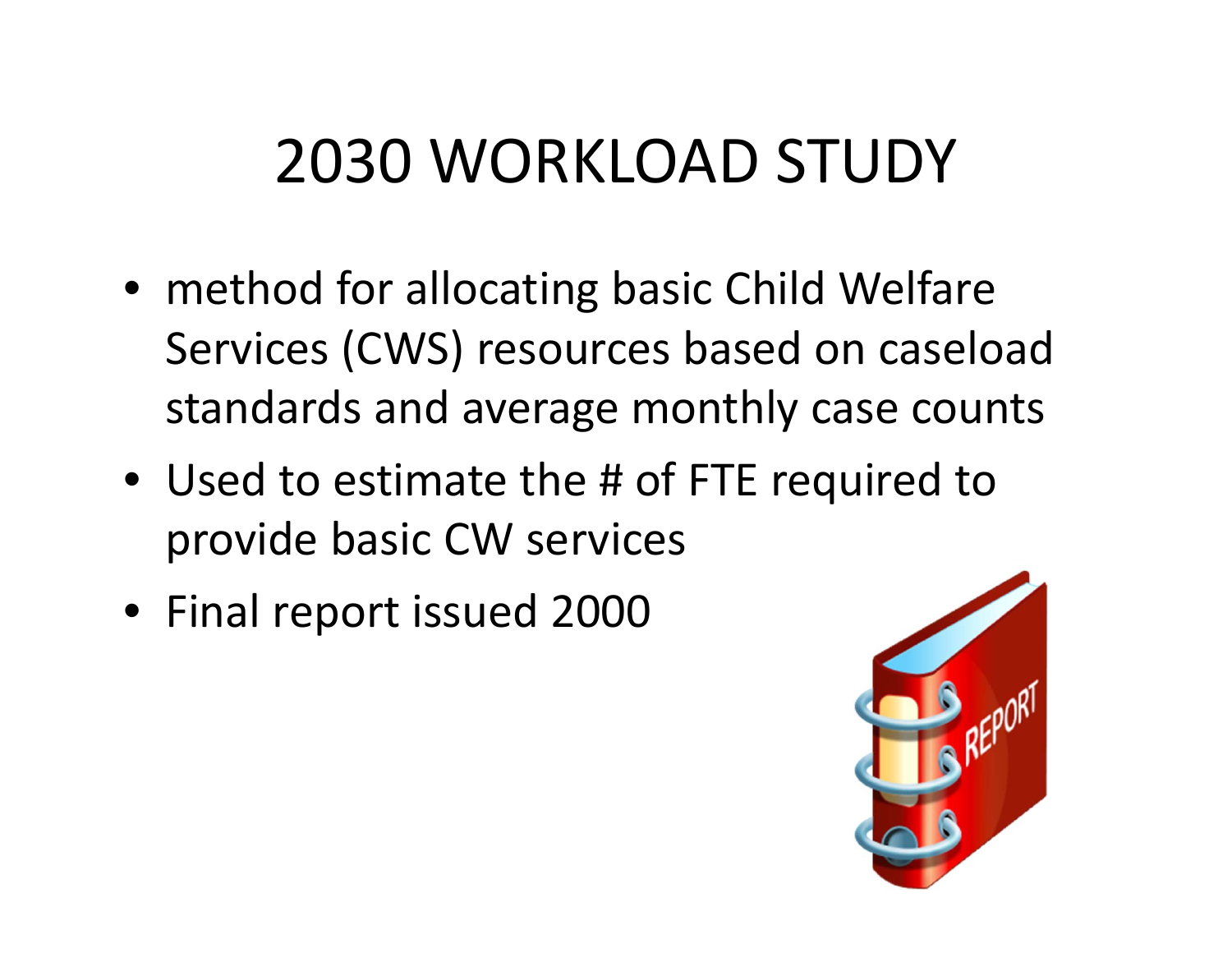

# GOALS, Original Goals of the study

- 1. To understand the routine activities of child welfare staff in fulfilling their duties;
- 2. To understand the time needed to complete all mandated practice activities;
- 3. To estimate the time required to engage in child welfare practice that can be considered best practice or state‐of‐the‐art
- 4. Review of the budgetary methodology for statewide Child Welfare Services and for county level allocations.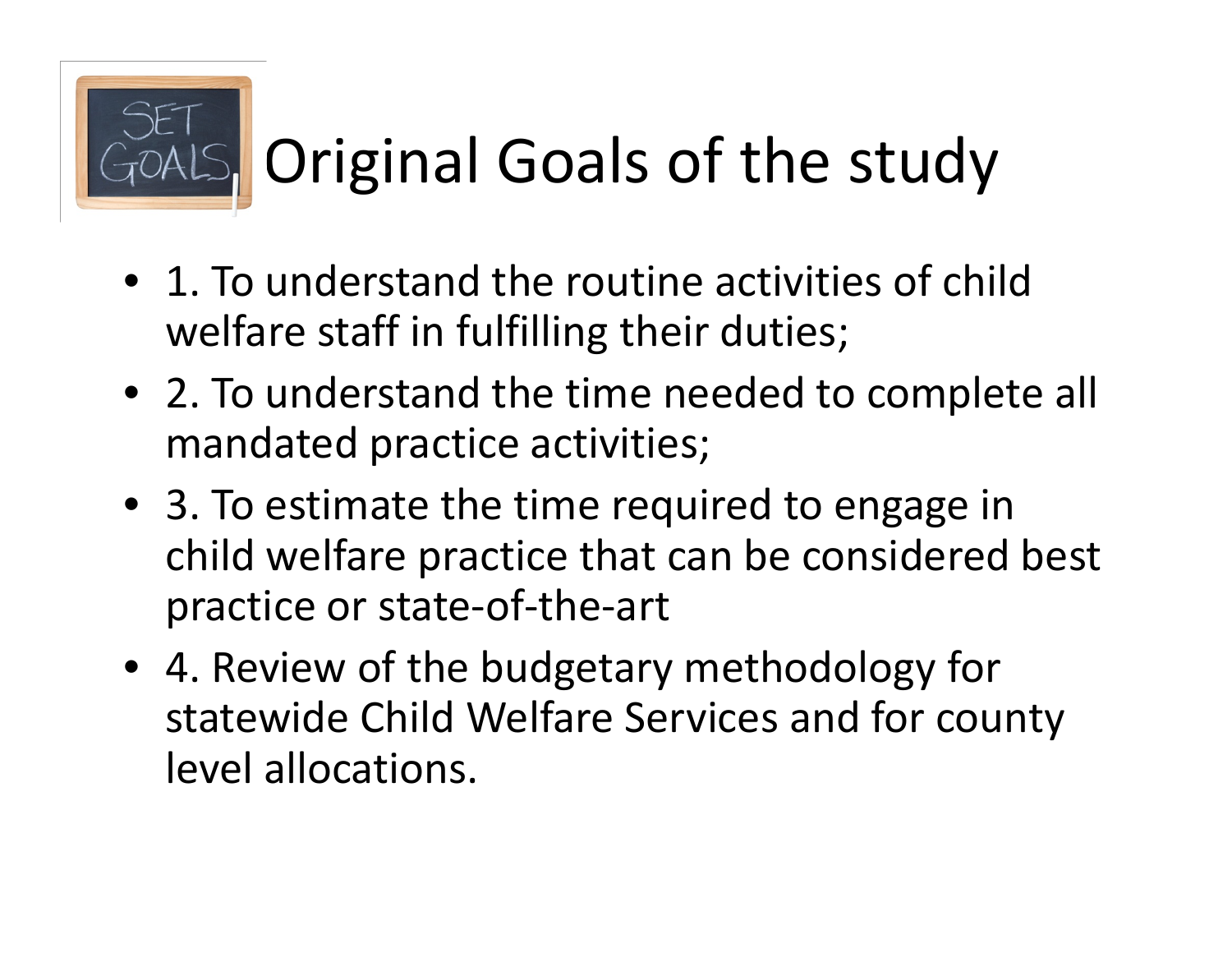### Workload Standards Cases per Social Worker

|                    | <b>Emergency Response</b><br>Assessment | Emergency<br>Response | Family | Family<br>Maintenance Reunification Placement | Permanent |
|--------------------|-----------------------------------------|-----------------------|--------|-----------------------------------------------|-----------|
|                    |                                         |                       |        |                                               |           |
| 1984 Workload      |                                         |                       |        |                                               |           |
| <b>Standards</b>   | 322.5                                   | 15.8                  | 35.0   | 27.0                                          | 54.0      |
|                    |                                         |                       |        |                                               |           |
| SB 2030 Standards: |                                         |                       |        |                                               |           |
|                    |                                         |                       |        |                                               |           |
| Minimal            | 116.1                                   | 13.0                  | 14.2   | 15.6                                          | 23.7      |
| Optimal            | 68.7                                    | 9.9                   | 10.2   | 11.9                                          | 16.4      |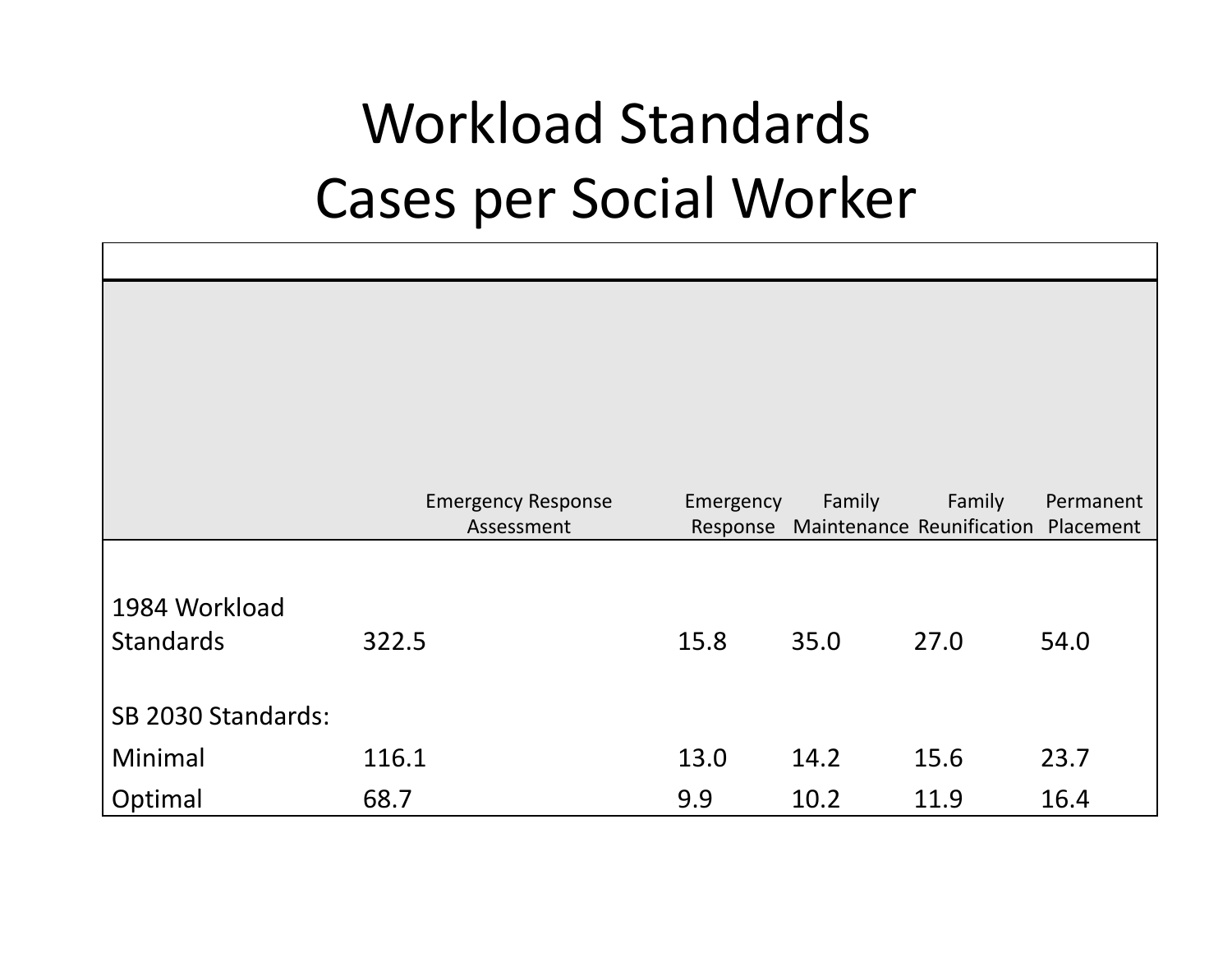#### CWLA Standards

- Goal is to ensure safety, permanency, and well‐ being for all children who come to the attention of the child welfare system.
- Focus on what it takes to achieve these service goals. "*In the federal Child and Family Service Reviews, those states that showed strength in such areas as family involvement and worker contact with children in foster care were more likely to achieve safety and permanency goal*s. "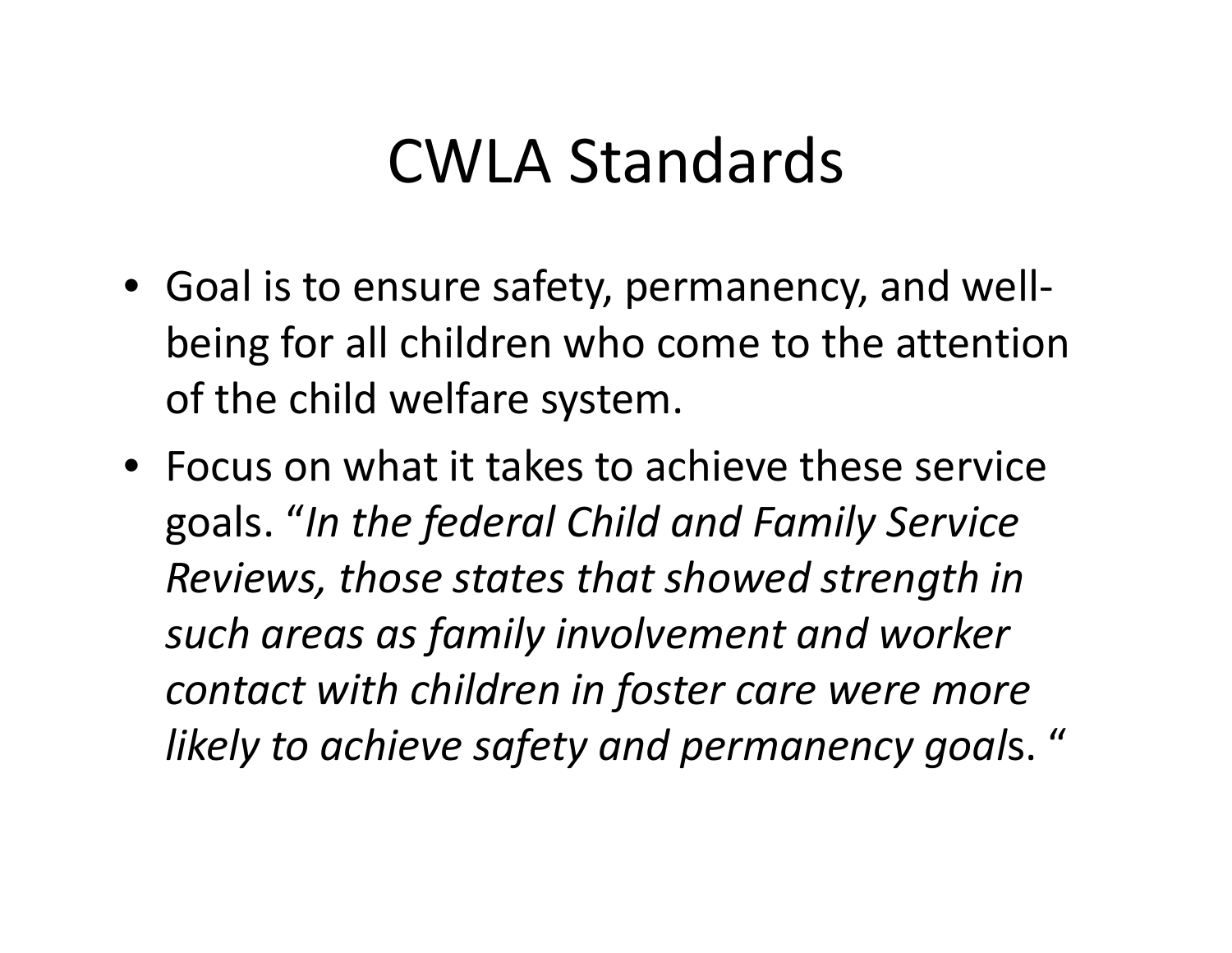#### CWLA standards

- Initial CWLA standards first published in 1994
- In 2004 CWLA standard of 12 cases per worker, per month for investigations; 17 families for in home services; and 12‐15 children for children in out of home care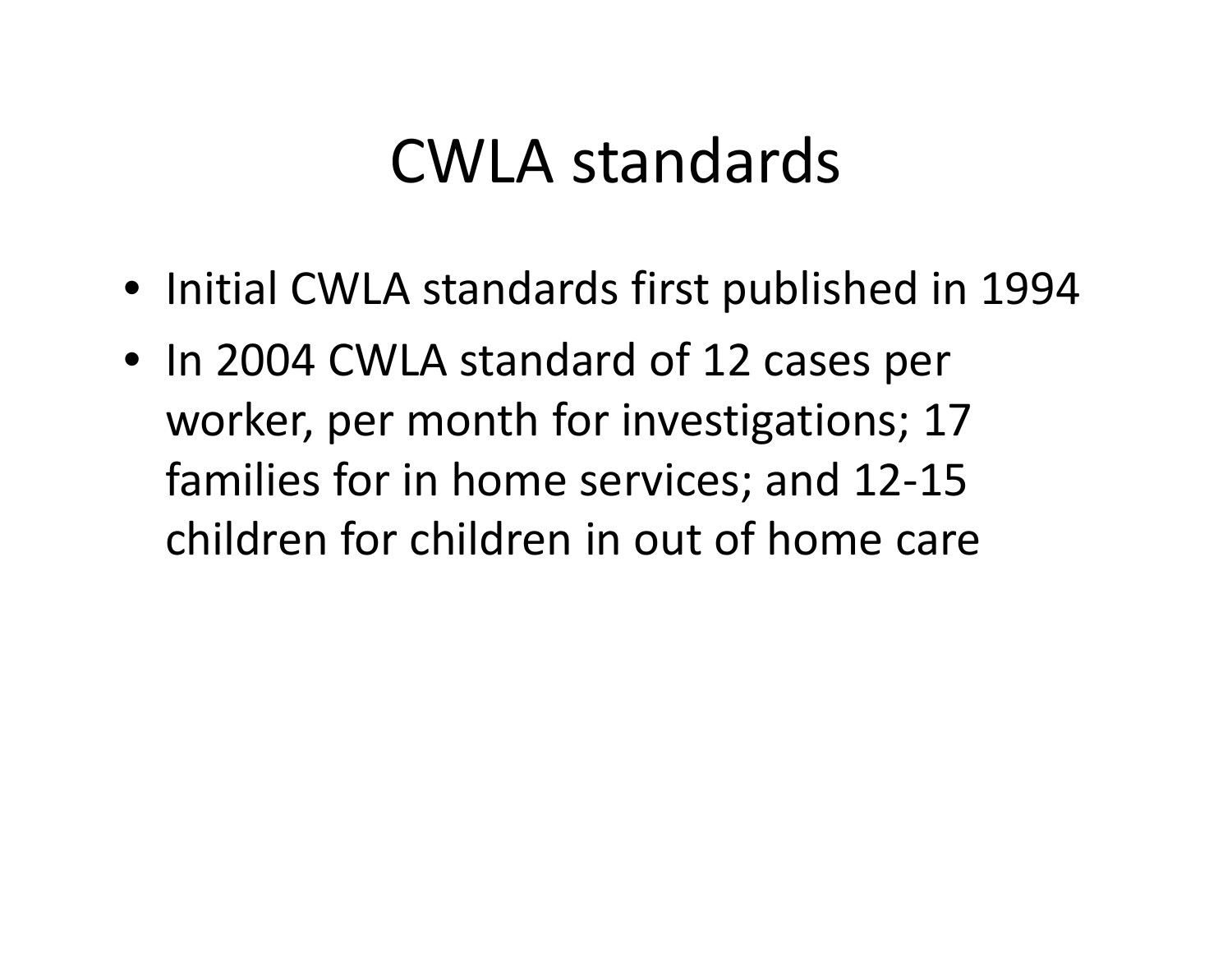# Arizona final report on recommended caseload standards July 2004

- Caseload standards by case type:
- Open Close <sup>=</sup> 24 hours/case <sup>=</sup> 3.8 cases/per month
- • Open/Close <sup>=</sup> 24 hours/case <sup>=</sup> 4.8 cases/per month (using alternative leave figure)
- Services Only <sup>=</sup> 37.33 hours per case <sup>=</sup> 2.5 cases/per month
- •• Services Only = 37.33 hours = 3.08 cases/per month (using alternative leave figure)
- Dependency <sup>=</sup> 76.98 hours per month <sup>=</sup> 1.2 cases/per month
- • Dependency <sup>=</sup> 76.98 hours per month <sup>=</sup> 1.5 cases/per month (using alternative leave figure)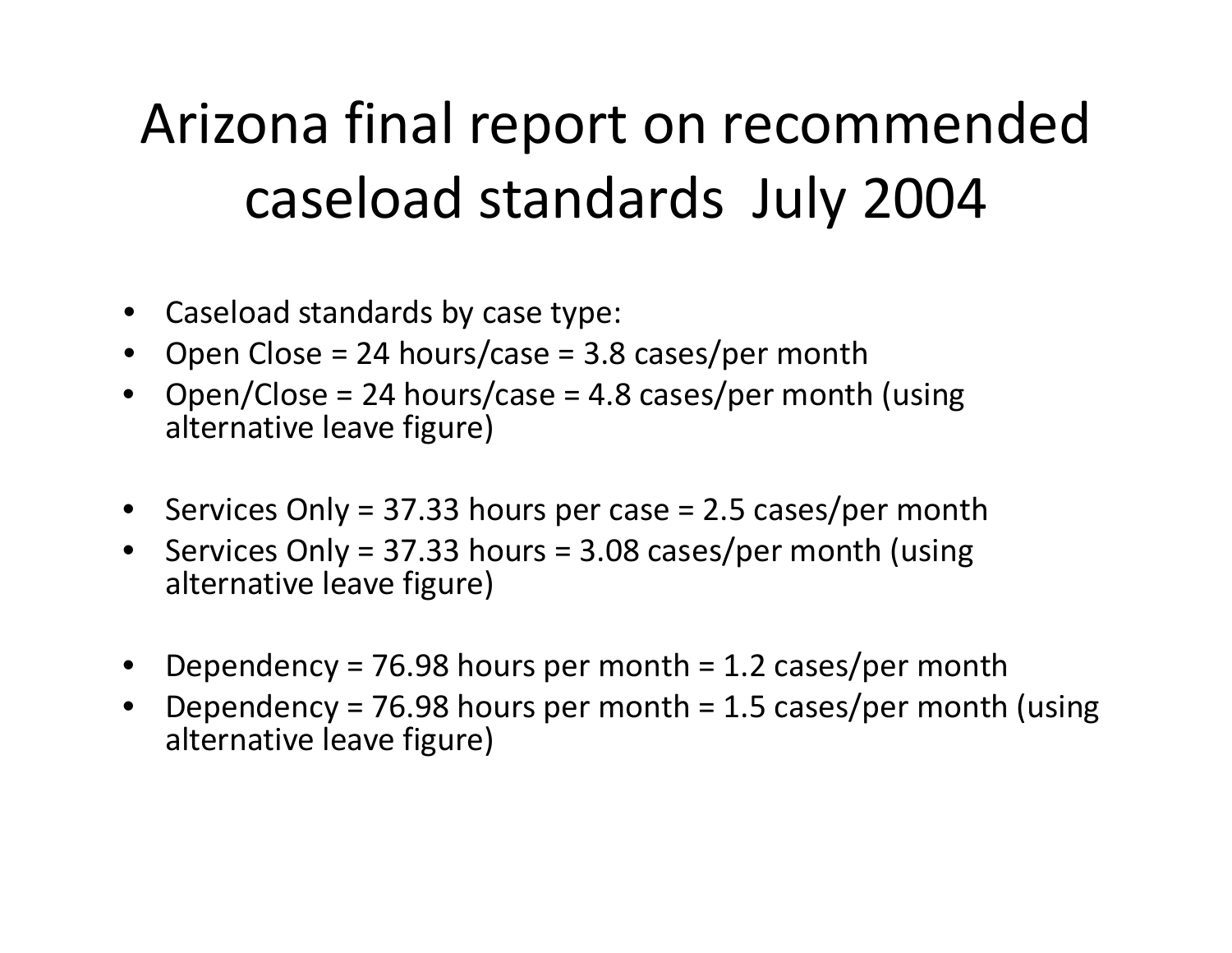# NASW

#### **Workload and Case Sizes**

- Administrators to ensure that caseloads are manageable so that services are delivered and clients have access to the workers.
- Administrators must not only monitor caseload size but other responsibilities of the workers.